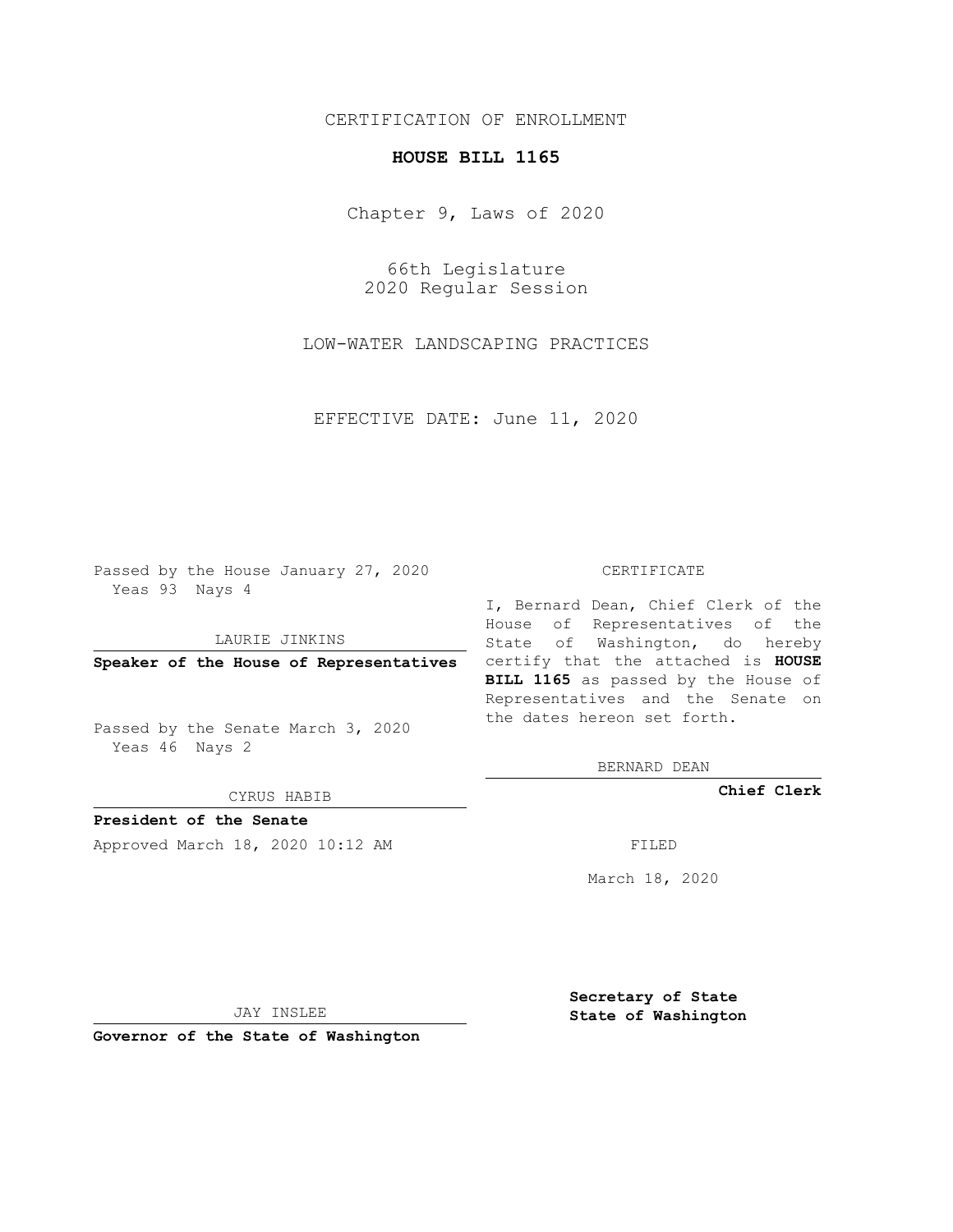## **HOUSE BILL 1165**

Passed Legislature - 2020 Regular Session

**State of Washington 66th Legislature 2019 Regular Session**

**By** Representatives Orwall, Dent, Blake, Fitzgibbon, and Doglio

Read first time 01/16/19. Referred to Committee on Rural Development, Agriculture, & Natural Resources.

 AN ACT Relating to encouraging low-water landscaping practices as a drought alleviation tool; adding a new section to chapter 64.38 RCW; adding a new section to chapter 64.34 RCW; adding a new section to chapter 64.90 RCW; adding a new section to chapter 39.35D RCW; and 5 creating a new section.

BE IT ENACTED BY THE LEGISLATURE OF THE STATE OF WASHINGTON:

NEW SECTION. **Sec. 1.** (1) The legislature finds that:

 (a) Water is a finite resource whose importance is heightened during the periodic drought conditions and increased wildfire risk 10 that the state experiences;

 (b) The maintenance of lawns of green grass during the summer months for aesthetic purposes can be responsible for a noteworthy 13 portion of summer water use by households; and

 (c)(i) In the event of a drought, state law already grants extraordinary powers to the department of ecology to manage water resources and provides for other policy responses to encourage 17 efficient use of the state's limited water supplies;

 (ii) However, in certain instances, property association rules do not take into account the public goal of making efficient use of water supplies while also protecting properties from wildfire. These association rules can prohibit private property owners from deciding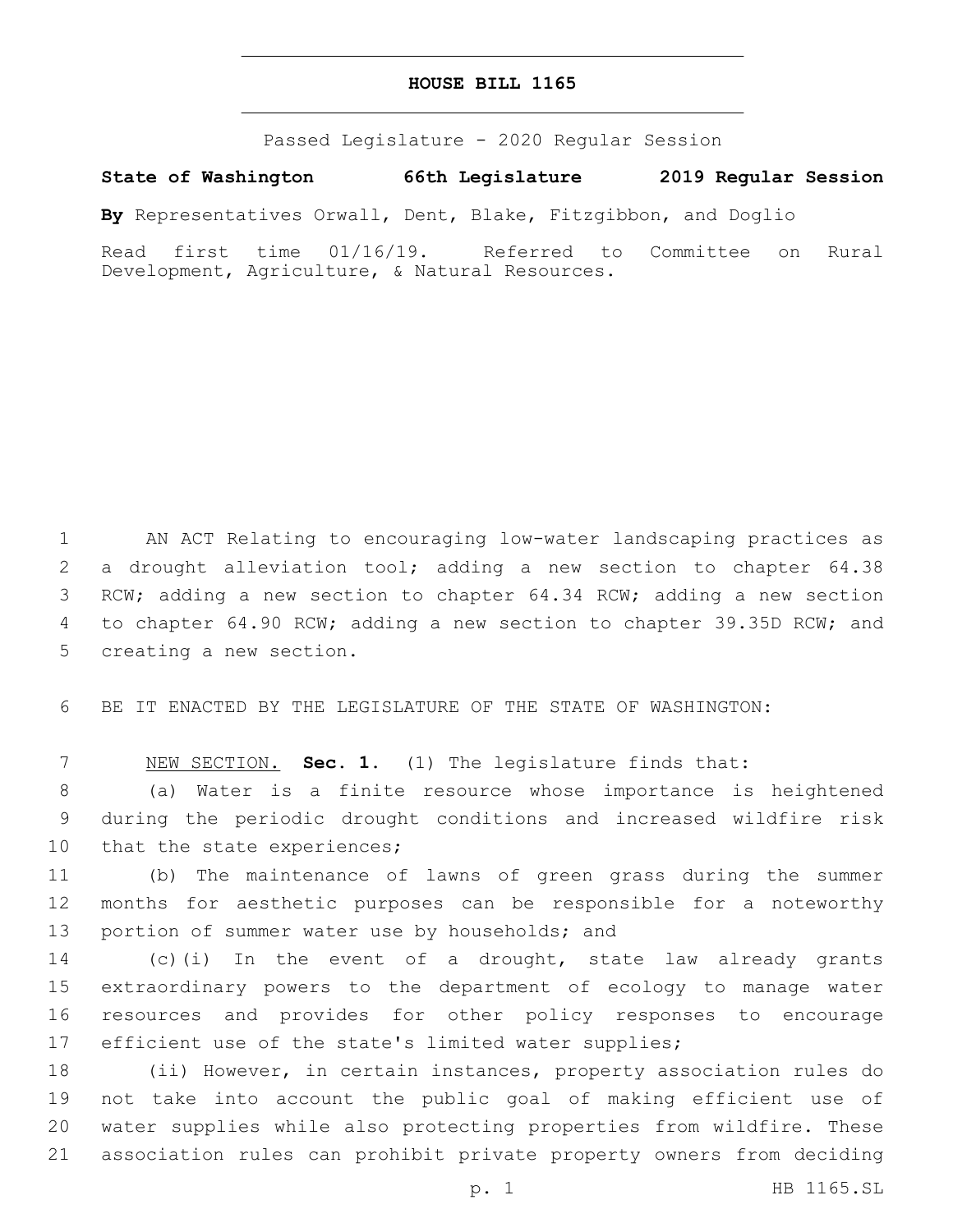to use low-water plants or other low-water landscaping practices in place of grass lawns. Association rules can also limit the use of landscaping materials that are both drought resistant and fire ignition resistant, making it difficult to create fire safe, drought resistant landscapes and establish defensible space. Similar laws also sometimes prohibit private property owners from allowing their 7 grass to go dormant and brown.

 (2)(a) Therefore, it is the intent of the legislature to empower private property owners and remove an obstacle to water use efficiency by prohibiting unreasonable homeowner association, common interest ownership association, and condominium association restrictions that limit private property owners' ability to deploy low-water landscaping techniques, while also ensuring private property owners' ability to create fire safe landscapes.

 (b) It is also the intent of the legislature to encourage the use of landscaping design techniques that meet the highest standards for water efficiency in the design and construction of state-funded 18 buildings.

 NEW SECTION. **Sec. 2.** A new section is added to chapter 64.38 20 RCW to read as follows:

 (1) The governing documents may not prohibit the installation of drought resistant landscaping or wildfire ignition resistant landscaping. However, the governing documents may include reasonable rules regarding the placement and aesthetic appearance of drought resistant landscaping or wildfire ignition resistant landscaping, as long as the rules do not render the use of drought resistant landscaping or wildfire ignition resistant landscaping unreasonably 28 costly or otherwise effectively infeasible.

 (2) If a property is located within the geographic designation of an order of a drought condition issued by the department of ecology under RCW 43.83B.405, an association may not sanction or impose a fine or assessment against an owner, or resident on the owner's property, for reducing or eliminating the watering of vegetation or lawns for the duration of the drought condition order.

 (3) Nothing in this section may be construed to prohibit or restrict the establishment and maintenance of a fire buffer within 37 the building ignition zone.

 (4) The definitions in this subsection apply throughout this section unless the context clearly requires otherwise.

p. 2 HB 1165.SL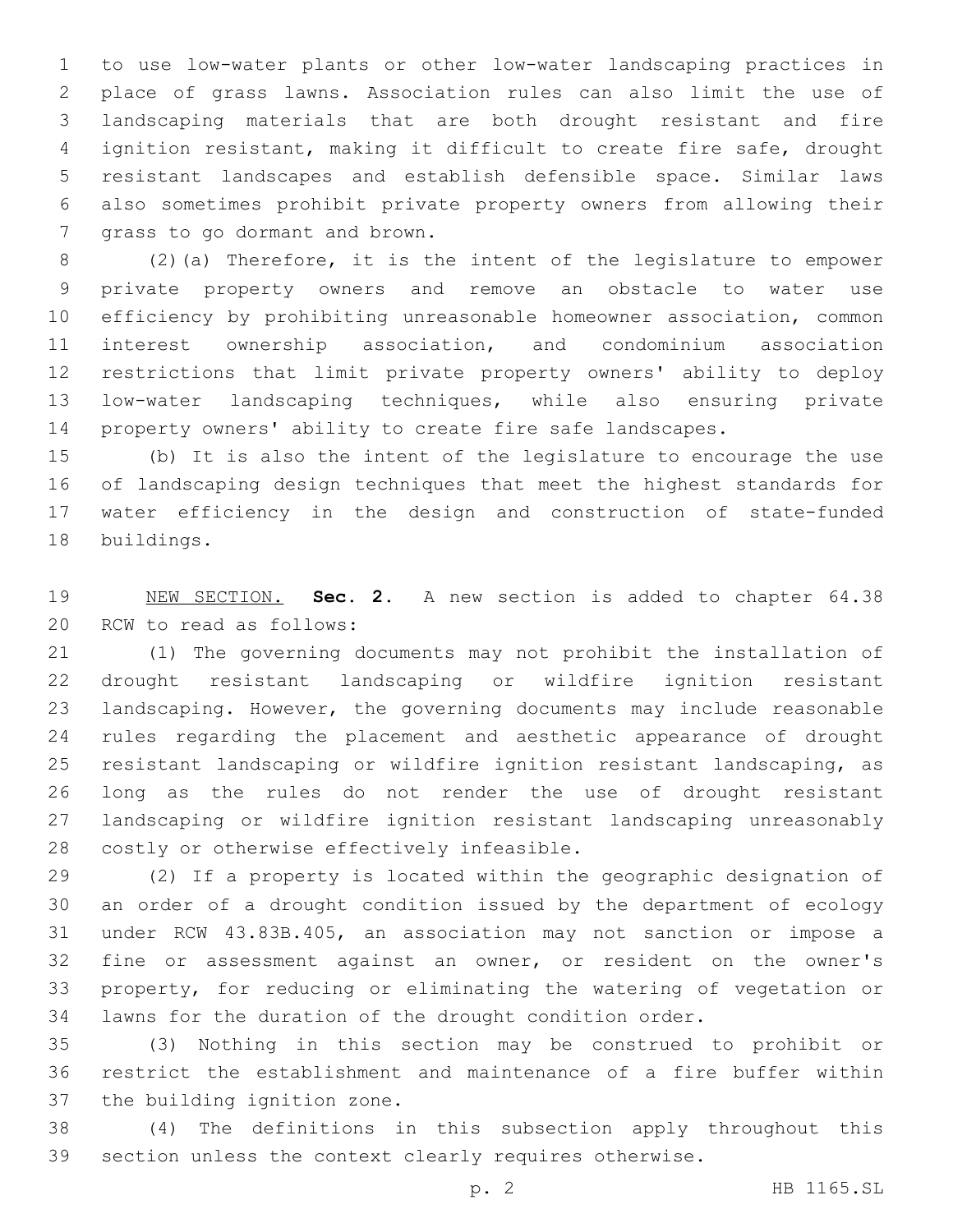(a) "Building ignition zone" means a building and surrounding area up to two hundred feet from the foundation.2

 (b) "Drought resistant landscaping" means the use of any noninvasive vegetation adapted to arid or dry conditions, stone, or 5 landscaping rock.

 (c) "Firewise" means the firewise communities program developed by the national fire protection association, which encourages local solutions for wildfire safety by involving homeowners, community leaders, planners, developers, firefighters, and others in the effort to protect people and property from wildfire risks.

(d) "Wildfire ignition resistant landscaping" includes:

 (i) Any landscaping tools or techniques, or noninvasive vegetation, that do not readily ignite from a flame or other ignition 14 source; or

 (ii) The use of firewise methods to reduce ignition risk in a 16 building ignition zone.

 NEW SECTION. **Sec. 3.** A new section is added to chapter 64.34 18 RCW to read as follows:

 (1) The declaration of a condominium and any bylaws, rules, and regulations adopted by the association may not prohibit the installation of drought resistant landscaping or wildfire ignition resistant landscaping. However, the declaration or bylaws, rules, and regulations may include reasonable rules regarding the placement and aesthetic appearance of drought resistant landscaping or wildfire ignition resistant landscaping, as long as the rules do not render the use of drought resistant landscaping or wildfire ignition resistant landscaping unreasonably costly or otherwise effectively 28 infeasible.

 (2) If a property is located within the geographic designation of an order of a drought condition issued by the department of ecology under RCW 43.83B.405, an association may not impose a fine or assessment against an owner, or resident on the owner's property, for reducing or eliminating the watering of vegetation or lawns for the 34 duration of the drought condition order.

 (3) Nothing in this section may be construed to prohibit or restrict the establishment and maintenance of a fire buffer within 37 the building ignition zone.

 (4) The definitions in this subsection apply throughout this section unless the context clearly requires otherwise.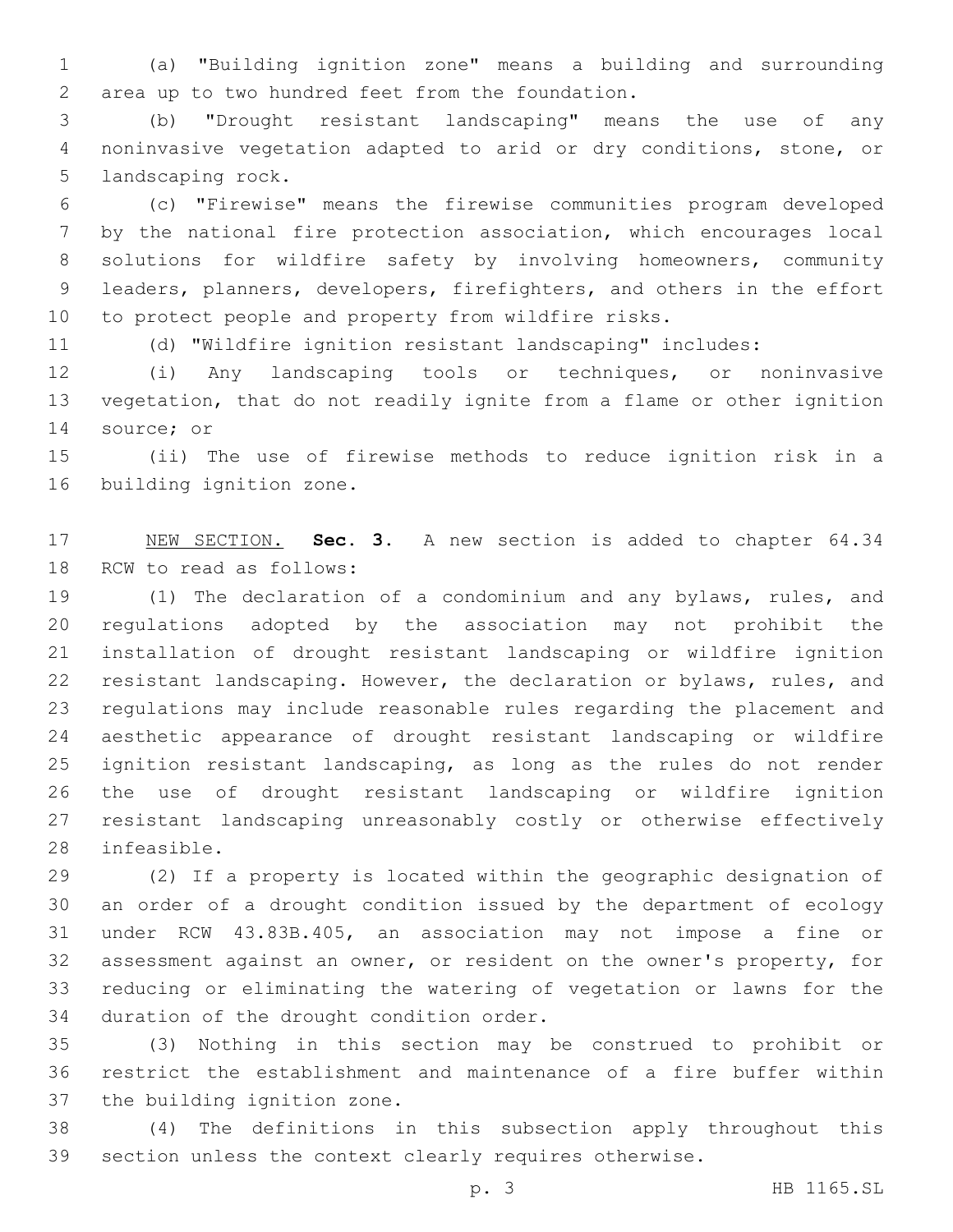(a) "Building ignition zone" means a building and surrounding area up to two hundred feet from the foundation.2

 (b) "Drought resistant landscaping" means the use of any noninvasive vegetation adapted to arid or dry conditions, stone, or 5 landscaping rock.

 (c) "Firewise" means the firewise communities program developed by the national fire protection association, which encourages local solutions for wildfire safety by involving homeowners, community leaders, planners, developers, firefighters, and others in the effort to protect people and property from wildfire risks.

(d) "Wildfire ignition resistant landscaping" includes:

 (i) Any landscaping tools or techniques, or noninvasive vegetation, that do not readily ignite from a flame or other ignition 14 source; or

 (ii) The use of firewise methods to reduce ignition risk in a 16 building ignition zone.

 NEW SECTION. **Sec. 4.** A new section is added to chapter 64.90 18 RCW to read as follows:

 (1) The declaration of a common interest ownership and any governing documents adopted by an association may not prohibit the installation of drought resistant landscaping or wildfire ignition resistant landscaping. However, the declaration or governing documents may include reasonable rules regarding the placement and aesthetic appearance of drought resistant landscaping or wildfire ignition resistant landscaping, as long as the rules do not render the use of drought resistant landscaping or wildfire ignition resistant landscaping unreasonably costly or otherwise effectively 28 infeasible.

 (2) If a property is located within the geographic designation of an order of a drought condition issued by the department of ecology under RCW 43.83B.405, an association may not impose a fine or assessment against an owner, or resident on the owner's property, for reducing or eliminating the watering of vegetation or lawns for the 34 duration of the drought condition order.

 (3) Nothing in this section may be construed to prohibit or restrict the establishment and maintenance of a fire buffer within 37 the building ignition zone.

 (4) The definitions in this subsection apply throughout this section unless the context clearly requires otherwise.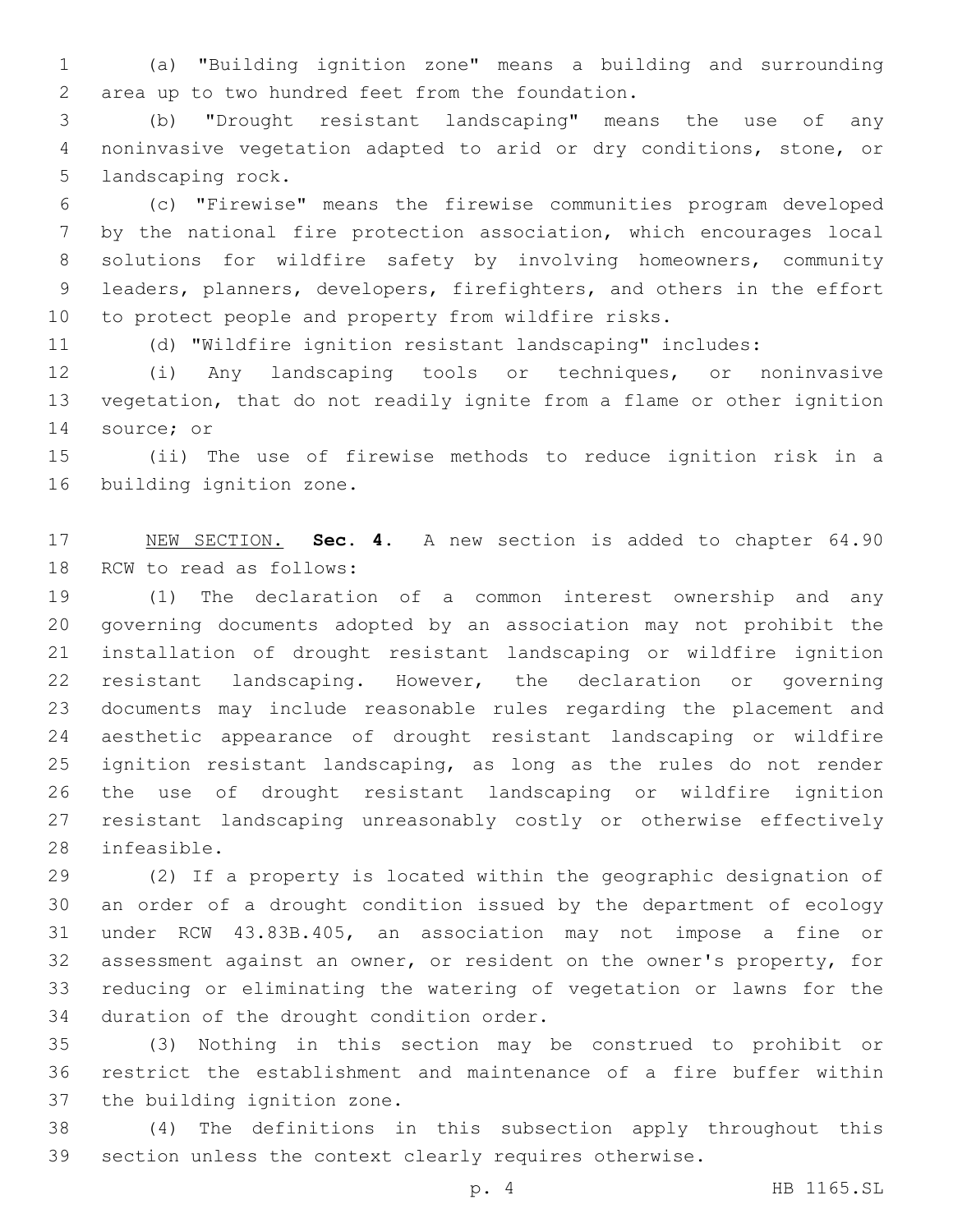(a) "Building ignition zone" means a building and surrounding area up to two hundred feet from the foundation.2

 (b) "Drought resistant landscaping" means the use of any noninvasive vegetation adapted to arid or dry conditions, stone, or 5 landscaping rock.

 (c) "Firewise" means the firewise communities program developed by the national fire protection association, which encourages local solutions for wildfire safety by involving homeowners, community leaders, planners, developers, firefighters, and others in the effort to protect people and property from wildfire risks.

(d) "Wildfire ignition resistant landscaping" includes:

 (i) Any landscaping tools or techniques, or noninvasive vegetation, that do not readily ignite from a flame or other ignition 14 source; or

 (ii) The use of firewise methods to reduce ignition risk in a 16 building ignition zone.

 NEW SECTION. **Sec. 5.** A new section is added to chapter 39.35D 18 RCW to read as follows:

 (1)(a) The legislature intends to encourage the use of landscaping design techniques that meet the highest standards for water efficiency in the design and construction of state-funded buildings. Except as provided in subsection (2) of this section, any public agency, public school district, or other entity undertaking a major facility project subject to the requirements of RCW 39.35D.030 or 39.35D.040 are encouraged to design and construct such projects to receive all practical water efficient landscaping credits available under the United States green building council rating system, international green construction code, other nationally recognized consensus standard, or the Washington sustainable school design protocol, as each standard existed on the effective date of this section. Entities undertaking major facility projects may consider costs and potential benefits when determining the practicality of incorporating water efficient landscaping measures into the design 34 and construction of the projects.

(b) Water efficient landscaping techniques may include:

 (i) Reducing or eliminating the use of potable water for 37 irrigation; and

 (ii) Configuring irrigation and sprinkler systems to avoid spraying water directly on buildings, sidewalks, or other hardscapes.